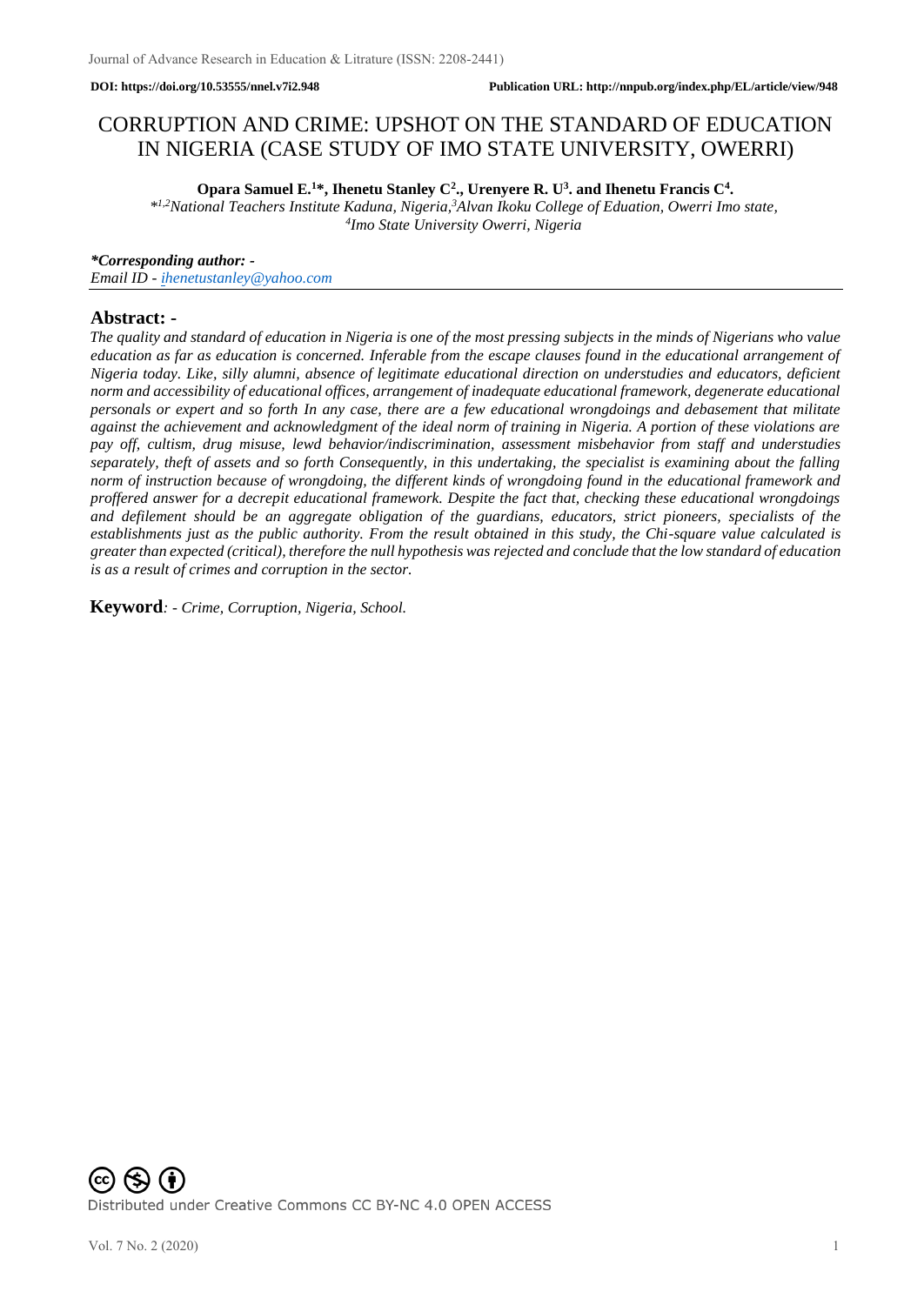## **INTRODUCTION**

One of the greatest threats to education, social, economic and political development of any society or nation is corruption. Therefore, the challenges of corruption remain a major devastating issue facing Nigeria. This has become a cankerworm that has eaten deep into the fabrics of our system. The United Nation Global Programme (PAC) defines it as "Abuse of power for private gain". The transparency international characterizes it as "The maltreatment of depended power for private increase". The World Bank anyway characterizes debasement as the maltreatment of office for private addition. Public office is manhandled for private increase when an authority, acknowledges, requests or coerces a payoff to accomplish something for childish reason (Blumber, 2009).

Given the following definitions therefore, corruption connotes any behaviour that deviates from an establish norm or what ought to be with regards to public trust. The problem of education is a result of the neglect which the sector suffered from the 1980c leading to the gradual erosion of the status quo of the system (Akanni and Odofin, 2015). These things include inadequate funding, lack of teaching tools, outdated lecture hall or poor lecturing condition of the environments, poor numerations, acute shortage of manpower and half-baked professionals for the job. These all have led to the fallen standard of education in Nigeria (Akaranga and Ongong, 2013). Nowadays, students spend most of their time watching television, playing video games, listening to music, going to clubs and the present calamity of bet-naija, naira bet, social media addiction like Facebook, Whatsapp etc. which prevent them from reading, dedication to studies, punctuality to duty and on the part of the teachers has also contributed to the fall in the standard of education.

Lack of care and attention on the side of parents to their children's education is another factor. All they put their attention is in their career and money making, leaving the motivation to the house maids. As a result, the children's projects, homework are left in the hands of housemaid that may have little or no knowledge of the things that are meant to be in order to be a good educators or teachers (Anzene, 2014).

- Corrupt officers/professional in the field of education always contributes to these effects by the misappropriation or misuse of institutions funds and yet they still go unpunished. To revive the educational sector, all these should be considered factor for amendment, reorientation and resuscitation of what ought to be seen, done and valued (Akaranga and Ongong, 2013).
- Staff numeration should also be looked into as well as a good percentage of her budget should be given to education. If both the government, parents and teachers should live up to their responsibility. Then and only by that can Nigeria reach great height and be among the first twenty countries by 2030.

### **Statement of the Problem**

This research seeks to determine to what extent crime has and corruption affected the quality and standard of education in Nigeria using Imo State University as a mirror. And what types of crimes are evidently seen having looked at our problem in the educational system that has led to the gradual rosining of the system. The research thus also seeks to know if these problems can be resuscitated from its dilapidated state that has led to the fall in the standard of education in Nigeria.

## **Purpose of the Study**

The purpose of the study is to give us an insight into the following:

- i. How crime and corruption in the education sector has brought the present sub-standard education in Nigeria.
- ii. How the result of sub-standard education has affected youth development in Nigeria.
- iii. It also seeks to give good and positive suggestions on how to curb the menace of crime and corruption in the educational sector in Nigeria.

#### **Research Hypothesis**

- i. Is there any significant relationship between the effect of crime and corruption and the standard of education in Nigeria? Hi: There is a significant relationship between the effect of crime and corruption and the standard of education.
- ii. Is there any significant relationship between the result of sub-standard education and the development of youth? Hi: There is a significant relationship between the result of sub-standard education and development of youth.
- iii. Is there any significant relationship between curbing the crimes and corruption on the standard of education?
- Hi: There is a significant relationship between curbing the crimes and corruption on the standard of education.

## **Significance of Study**

Having stated the research hypothesis, it is therefore pertinent that people note the importance of this academic exercise which are as follows:

To bring awareness to the ignorant mind of citizens the proper sense of what education ought to be like. This can help reduce some of the vices seen in the educational sector like bribery, molestation and assault especially in tertiary institution and enable students know their fundamental human rights. The study is important because it shall proffer critical appraisal of the nature of crimes and corruption in Nigeria as they directly or indirectly affect the standard and ethics of education. It shall thus provide significant information for the government and other experts in the educational sector to curb most of these inadequacies found within the educational environ.

## **Explication of Terms**

i. **Crime:** Crime can be defined as the acts and conditions that violate societal norms and values. According to the Oxford Learners Dictionary, crime means an activity that involves breaking the law.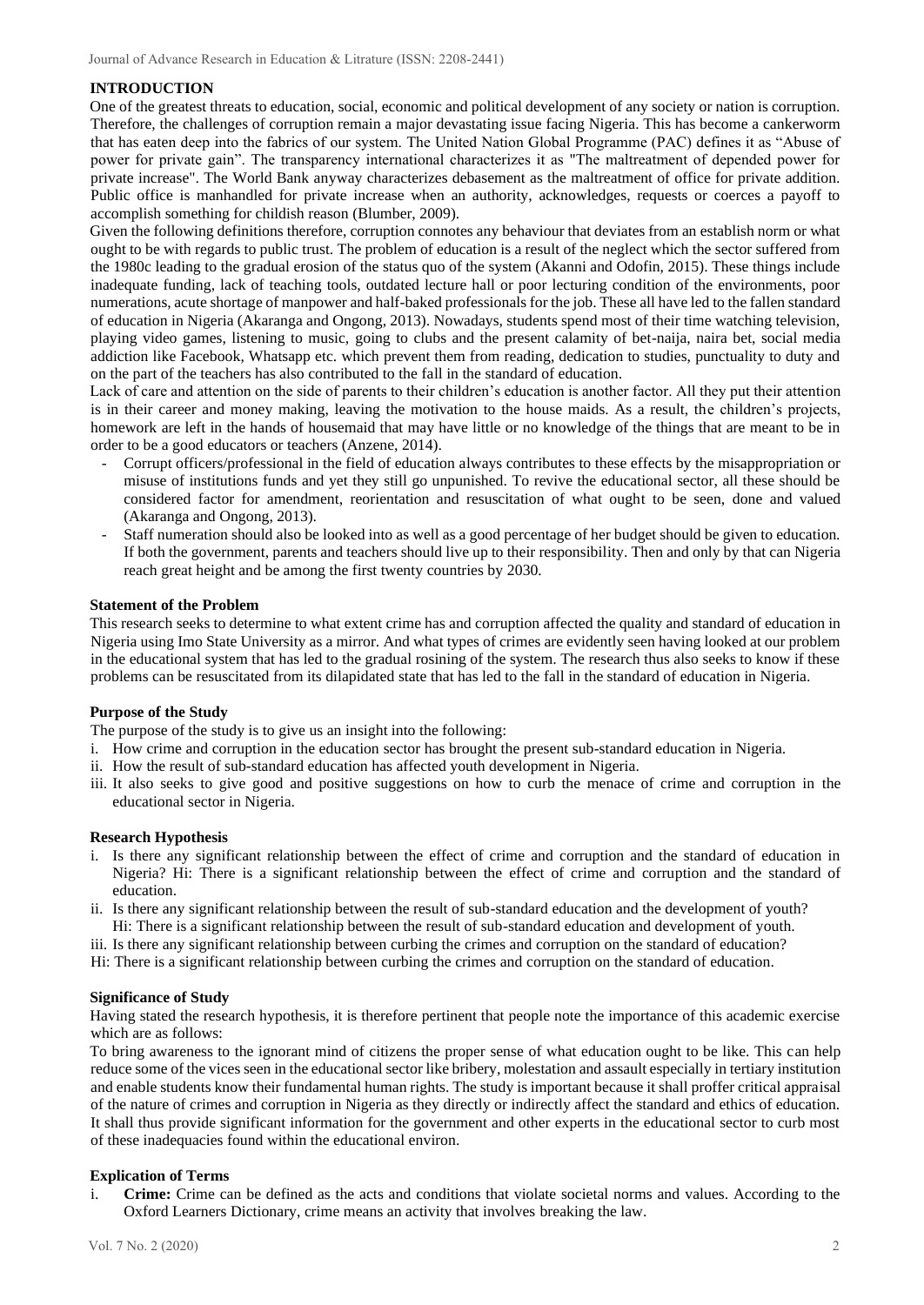- ii. **Corruption:** can be defined to be anything that connotes a dishonest behaviour. According to Oxford Advance Learner Dictionary it means a dishonest behaviour or illegal behaviour especially from people.
- iii. **Sub-Standard:** In authority this ordinarily means anything not up to standard by the Oxford Advanced Learners Dictionary it means something not as good as normal.
- iv. **Appraisal:** This means a judgment of the value and performance.
- v. **Menace:** A thing that will cause serious damage, harm or danger.
- vi. **Curb:** To restrain, to remove, to filter or control.

## **Conceptual Framework**

## **Concept of Crime**

Crime is as old as mankind. According to the Holy Bible, man disobeyed God by eating the fruit that God instructed that not to eat. Therefore, crime can be seen as an activity that involves breaking the law (Duffy and Gillig, 2004). The Oxford Dictionary defines crimes simply as "An action or omission which constitutes an offense and are punishable by law. Crimes are forms of evil, wicked, criminal action or behaviour in the society (Akaranga and Ongong, 2013).

Crimes are those acts and conditions that violate societal norms and values. Judges and lawmakers are influenced by these norms and values when they define what crime is and make recommendation about suitable punishment. But the truth is that, if a person is found engaged in act of behaviour that are considered to be harmful to society they could be found guilty of committing a crime (Greebberg, 2001). Crimes are generally presented in criminal court and some that are convicted of a crime may be forced to pay fines, and may also leave their personal freedoms privilege by being sentenced to jail or imprisonment. Crime may be viewed from various perspective with definitions put forth by various jurist or criminology on sociologist from time to time.

**As Public Wrong:** Sir William Black defines crimes in two ways, in his work. First, "As an act committed or omitted in violation of public law forbidding or commanding it". At a second stage, Black Stone modified his definition "As violation of public right and duties due to the whole community (Hertjen, 1992).

**As Moral Wrought:** Rafaela Garofalo defines crime in the following words: "Crime is an immoral and harmful act that is regarded as criminal by public opinion". In this definition Garofalo says that crimes are those acts, which no civilized society can refuse to recognize as criminal and are repressible by punishment (Raymond and Shawn, 2001).

**As Conventional Wrong:** Edwin Sutherland defines crime in terms of criminal behaviour as "Criminal behaviour is behaviour in violation of criminal laws". No matter what the degree of immorality or indecency of an act, it is not a crime unless prohibited by law.

**As Social Wrong:** John Gillin defines crimes as "An act that has been shown to be actually harmful to society or that is believed to be socially harmful by a group of people that place such act under the ban of positive penalties (Kopko, 2007).

## **Types of Crime**

There are many different crimes, and what exactly constitute a crime may vary from state to state. In general, crimes may be categorized into four broad categories. These categories are personal crimes, property crime, inelautive crimes, and statutory crimes.

**Persona Crimes:** are most commonly generalized as violent crime that causes physical, emotional, or psychological harm to the victim (Turner *et al*., 2006). These crimes are offensive against the person, and can include but are not limited to:

- $\triangleright$  Assault and Battery: Assault alludes to the deliberate making of a sensible fear of mischief. At the end of the day, attack is a circumstance which one individual makes someone else dread being hurt. Threatening behavior are most generally viewed as two unmistakable individual violations, albeit numerous states do consolidate the two wrongdoings into the one wrongdoing known as "threatening behavior".
- $\triangleright$  Battery: alludes to the unapproved use of power against someone else's body. This outcomes in hostile contacting, or genuine actual injury. As some purview characterize attack as endeavored however bombed battery, battery accuses are regularly gathered of attack to shape the single changes of threatening behavior.
- ➢ False Imprisonment: bogus detainment alludes to one individual coercively controlling someone else without wanting to with a danger of being truly harmed or slaughtered. Any individual, who deliberately limits someone else's opportunity of development without their assent, might be obligated for detainment.
- ➢ Kidnapping: abducting is characterized as the diverting or control of an individual forcibly or double dealing, without that individual's assent. As such, abducting is the seizure and detainment of an individual without their assent, while meaning to divert the individual sometime in the future, hold the individual for deliver and so on
- ➢ Homicide: Homicide incorporates violations, for example, first and second degree murder, compulsory homicide and vehicular manslaughter.
- ➢ Rape: Rape likewise includes a legally defined sexual assault and rape.
- ➢ Property related misconduct: Property wrongdoing or offenses against property, don't really includes the damage of someone else. Or maybe, these violations include obstruction with someone else's entitlement to utilize or make the most of their own property. A few instances of property related misdemeanors incorporate however not restricted to.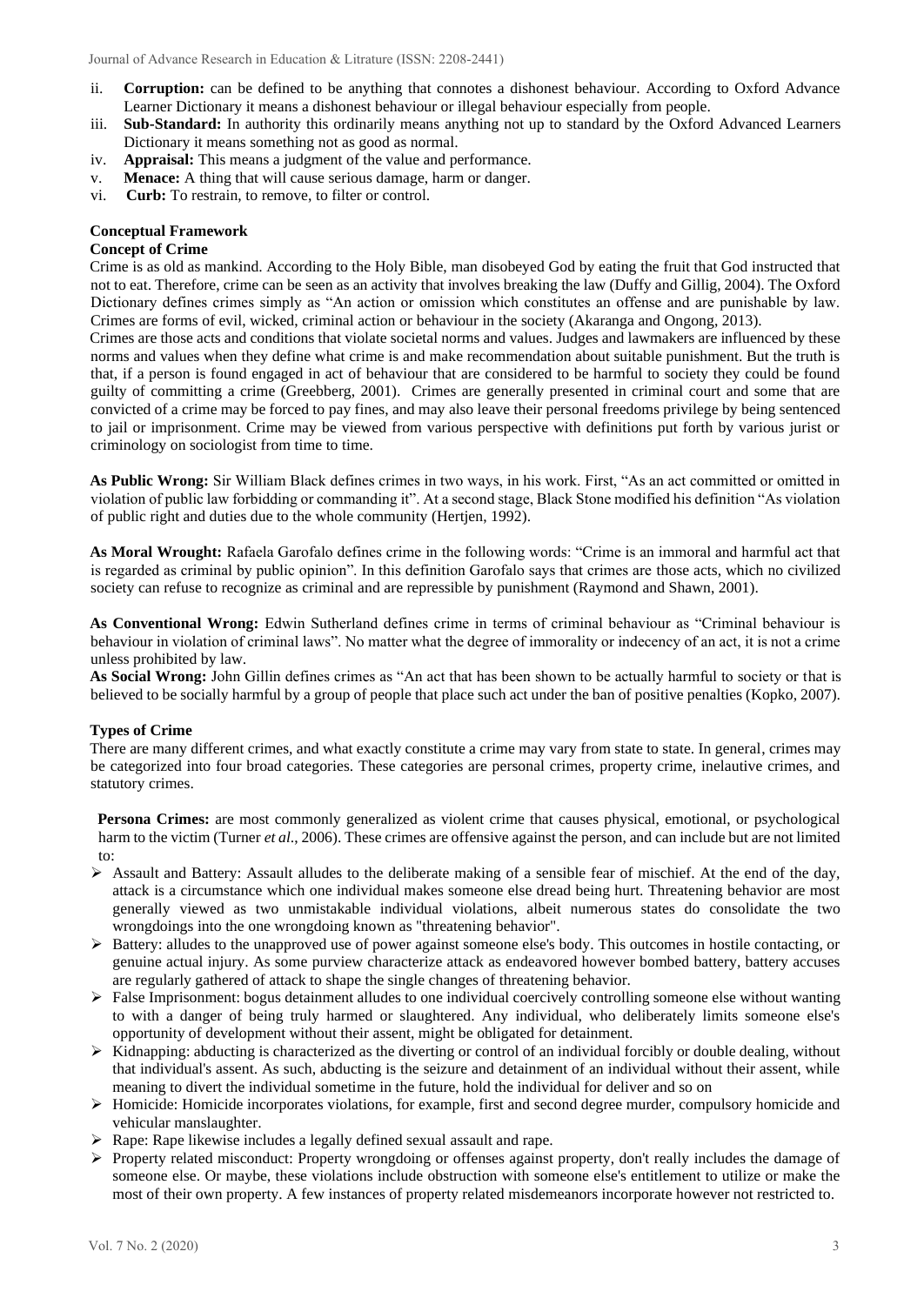- $\triangleright$  Theft: (Larcency) alludes to a sort of robbery where an individual takes someone else's property and diverts it, with the plan to for all time characterize the lawful proprietor of their property.
- $\triangleright$  (Burglary) is known as robbery forcibly, and may likewise be viewed as an individual wrongdoing as it regularly brings about physical and mental damage.
- $\triangleright$  (Robbery) happens when an individual breaks and goes into a home or building, meaning to carry out a wrongdoing. This wrongdoing is by and large robbery, in spite of the fact that attack or pyromania may likewise comprise thievery.
- ➢ Arsen: This is the resolved and noxious consuming or hurting of another people property or structures (Richardson and Budd, 2003; Raymond and Shawn, 2001; Anzene, 2014).
- $\triangleright$  White Collar Crimes: (Misappropriation): alludes to a kind of white wrongdoing where an individual depended with the accounts of someone else or business wrongfully takes that cash for their very own utilization.
- ➢ (Fraud) is another illustration of middle class wrongdoing, property related misconduct, since it is the creation, consideration, fabrication or impersonation of any record with purpose to swindle someone else of their property.
- ➢ (Robbery): This can be alluded as middle class wrongdoing discovered generally in scholarly establishment were one copies a book or scholastic material to repeat it and after which attribute it to himself as the writer of the work to sell for his or by and by pick up.
- $\triangleright$  False Pretenses: False misrepresentations allude to a blend of extortion and larcency, wherein an individual distorts to acquire the property of another.
- $\triangleright$  Receipt of Stole Goods: It's a wrongdoing to get or buy property that you know or accept to be taken, or in any case got through burglary (Raymond and Shawn, 2001; Anzene, 2014).

**Incholate Crimes or Incomplete:** refers to violations that were started yet not brought to finish. An individual would have to make a considerable stride towards finishing a wrongdoing, instead of basically meaning to perpetrate wrongdoing. A couple of illustration of incholate violations include:

- ➢ Attempted wrongdoings, for example, endeavored burglary, endeavored murder, and so on
- ➢ Solicitation: violations including mentioning, asking, employing, directing, or urging another person to perpetrate a wrongdoing.
- $\triangleright$  Conspiracy; violations including different entertainers meeting up to participate in crime.

Legal Crimes are infringement of explicit state or government status. They may include either property offenses or individual offenses. Instances of such violations are: Alcohol related wrongdoings, for example, selling of liquor to a minor, prohabitation of contrabands like Indian hemp, and so on (Akanni and Odofin, 2015)

#### **Concept of Corruption**

The word or definition "Corruption" has demonstrated dangerous especially in formal and authoritative archives. The UNDP Anti-corruption practice Note of 2004, alluding back to a paper affirmed by the Executive Committee in 1998, characterizes corruption as: "The abuse of public influence, office, or authority for private advantage through pay off, blackmail, influence hawking, nepotism, extortion, speed cash or misappropriation. Agreeing (5th Edition) corruption is unscrupulous or unlawful conduct, particularly of individuals in power utilizing their influence to do deceptive or illicit things as a trade-off for cash or to pick up a bit of leeway. The World Bank 1997 said corruption has to do with "The abuse of public workplaces for private additions".

Despite the fact that corruption is regularly viewed as a wrongdoing of government and community worker, it additionally wins in the private area (UNDP, 2010). Public office is abused for private increases when an official acknowledges, requests, or urges a payoff. Public office can likewise be abused for individual advantages regardless of whether no pay off happens, through support and nepotism. The Independent Corrupt Practice Commission (ICPC) Act (2000) segment 2 expresses that "Corruption essentially connotes inappropriateness and incorporates all types of unforgivable, rude and notorious lead in the presentation of some official and non-official duties. This implies any demonstration, which leaves any ordinary cultural practices (Blumber, 2009).

## **Factors that Influence Students to Commit Crime**

A few factors influence wrongdoing and viciousness. These incorporate family factors, parenting style, party, peer gathering, drug, alcohol abuse and economic factors.

## **Family Factors**

The family assumes a significant part in forming the conduct of students towards culpability. Students who are essential for broken homes in some cases feel baffled and regularly show conduct issues. These conduct issues can be seen through indignation, troublesome conduct and animosity. The mix of these prompts' criminal conduct and much of the time, little youngsters who partake in gathering based culpable may have lived in family where family individuals are engaged with crime. Through family inclusion, the possibility of wrongdoing becomes standardize (Blumber, 2009).

## **Parenting Style**

Tolerant guardians are liberal and aloof in their parenting, and now and again accept that the most ideal approach to exhibit their affection for young adult students is to concede every one of their desires. Lenient guardians don't see themselves as dynamic members in forming their youngster's activity and as such don't prefer to state no or frustrate these kids. These students are bound to be requesting and they can do anything or go to any length to get what they need (Hertjen, 1992).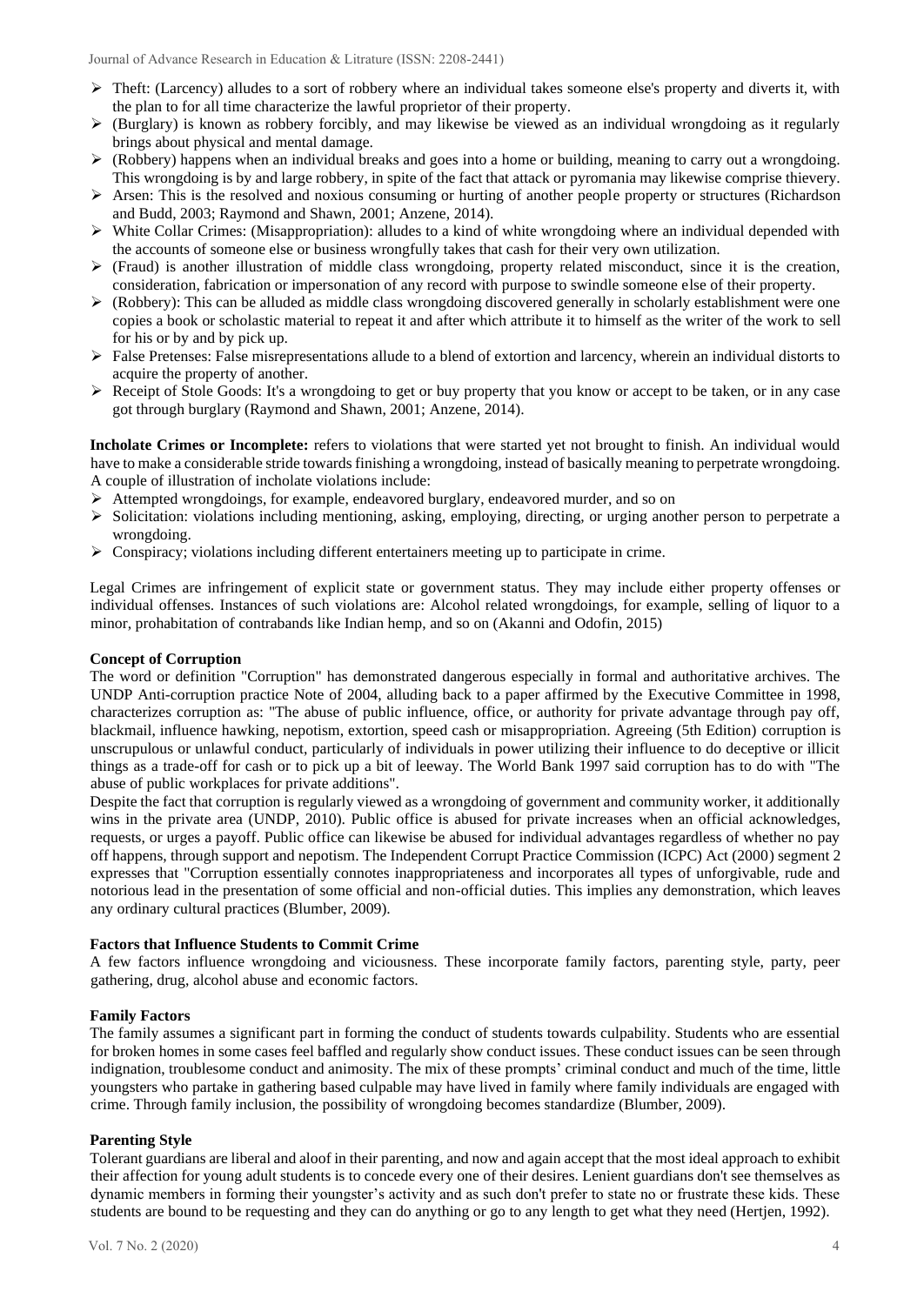#### **Social Factor**

Flimsiness inside the network likewise shapes the conduct of the students. The flimsiness of a network can be followed to political savagery, social brutality, wrongdoings, for example, commandeering, hijacking, assault, house breaking, and silly executing gangsterism and so forth Such people group may urge the student to be forceful and wind up accepting that brutality is the best way to address issue (Hertjen, 1992).

## **Peer Influence**

Peer influence is generally critical in forming the conduct of the understudies. Peer pressure is an age-long plaque that overwhelmingly influences youngsters and be all in all an affecting factor in carrying out wrongdoings. Peer pressure control different teenagers into circumstance in which they feel it is highly unlikely out. When there are then again approaches to blacklist wrongdoings and other anti-social practices (Hertjen, 1992).

### **Economic Factor**

Economic hardship influences youngsters in a few manners and these can have an immediate or circuitous impact on peer connections. For instance, youngsters who experience destitution are probably going to live in denied regions and in low quality lodging. In these territories, wrongdoing level and the dread of exploitation are high and youngsters may look to secure themselves via conveying weapons and shaping gatherings like cultism that urge them to grow wild awful practices, arrogances, eagerness for cash and so forth which the develop with or without limit (Greebberg, 2001).

### **Alcohol/Drug Abuse**

Alcohol and Drug admission prompts more significant levels of culpable and high-hazard practices among understudies. Drinking consistently is probably going to have impact on school participation and execution, which thusly increments other danger factors. Youngsters who drink in overabundance are bound to confess to being engaged with savage episodes or become luxurious with what is being given by their folks or direction (Greebberg, 2001). Once in a while they like to figure out their bombed courses with their instructors or talks as opposed to coming to class to learn due with the impact of alcohol/drug abuse. Most a times they get dependent on a flaw that they can't control it. This crushes their inward organs. A few kicks the bucket because of the impact of drug (hard drugs) particularly, some endure mental issues or mental hindrance. These can make the standard a school quitter and hence some would need to extort or scare their instructors or teachers for better scores are test and assessment (Richardson and Budd, 2003).

### **Causes of Crimes and Corruption in the Educational System**

The causes of corruption in the educational system can be identified as follows:

- a. Collection of money from student to pass them by lectures.
- b. Inadequate supply of material which encourage some private inducement for service to be rendered.
- c. Cumbersome documentation systems which make room for manipulation and conclusion of relevant interest to deprive educational system of legitimate revenue.
- d. Employing unqualified graduates who cannot readily teach and has no skills to impact on student.
- e. Deliberate delays in the performance of official duties in other to get elicit gratification.
- f. Delay in posting bill into ledger and acknowledge payment for personal gain and fair auditing in the educational sector.
- g. Indecent dressing in the side of students and lectures. These also aid in the rise of sexual immorality and above/molestation for grades (Richardson and Budd, 2003).

#### **Consequences of Corruption in the Educational System**

As the prior investigation plainly illustrated, corruption is in reality a startling issue in Nigerian instructive framework. Public assets are regularly subjectively handles, utilized for private reason or saved in close to home records. In schools, understudies who don't give/have cash to pass are defrauded (Turner *et al*., 2006). Corruption in the instructive area has influenced the norm, where a graduated can't talk great English nor even compose a decent assertion has next to zero revenue in adapting again found in the well-known aphorism "last school na trick". Corruption has additionally impeded economic and instructive advancement in Nigeria. As indicated by the World Bank (1995) somewhere in the range of 1973 and 1993, around 200billion dollar was put resources into Nigeria with almost no profits. Schools, foundations are as yet the manner in which they are with no new development, old data are as yet given to understudies when innovation has assumed control over the world yet no books or data to carryout research.

## **Theoretical Framework Theories of Corruption**

## **Public Choice Theory:**

This hypothesis examinations corruption at the degree of the person. It places that the individual is "A normally ascertaining individual who chooses to become degenerate when it's anticipating impediments". In their view, corruption is a purposeful demonstration dependent on normal computation of interests. In the investigation of advanced education, understudy corruption is a utilization of public decision hypothesis which will accordingly necessitate that the degenerate lead of the individual understudy be the core interest. Numerous investigations of deceiving conduct have surely offered to follow this way. Nonetheless, the primary issue with this methodology is that besides by expanding the expense of cheating, it gets hard to forestall cheating (Kopko, 2007).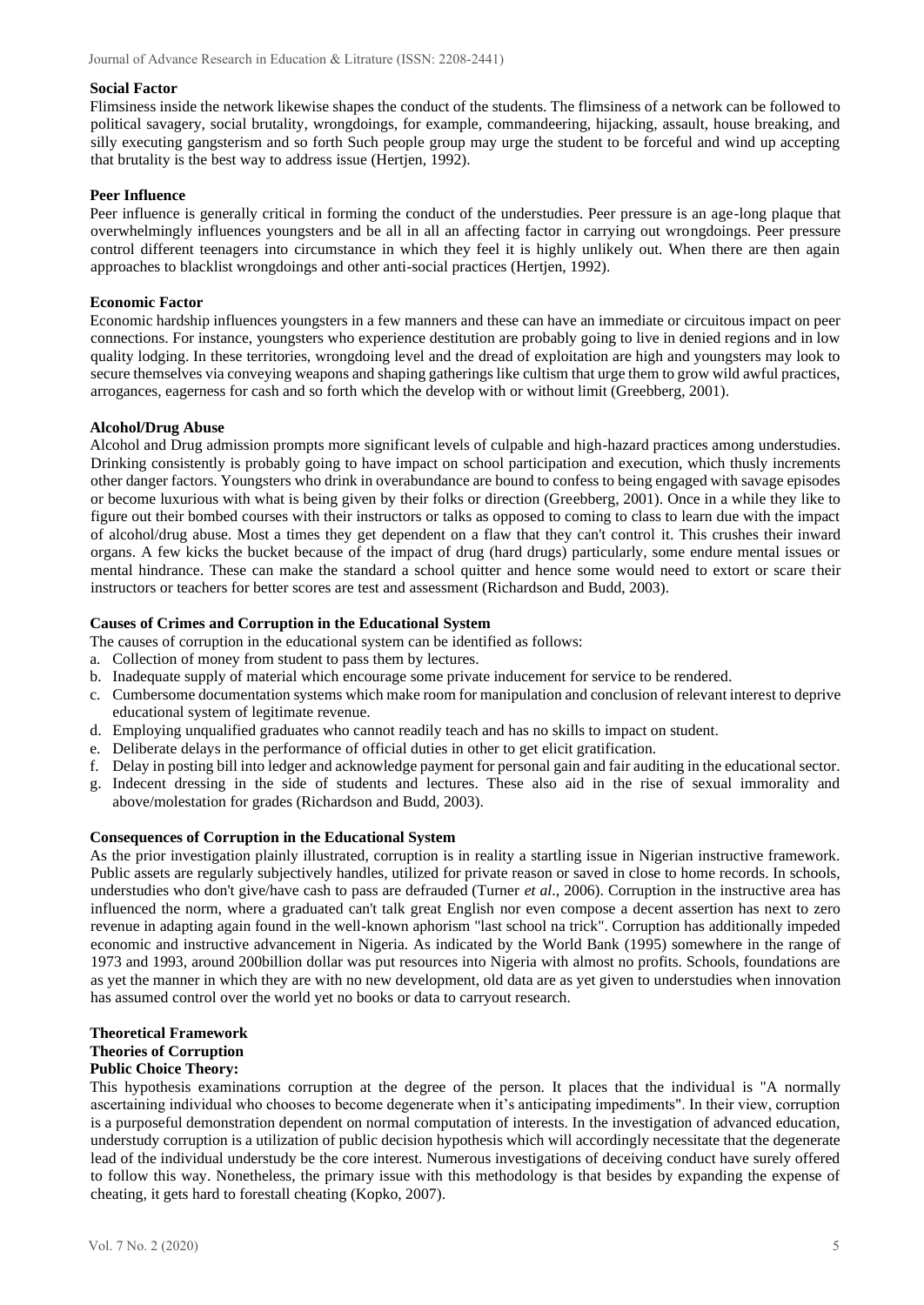## **Bad Apple Theory**:

Bad apple theories set that corruption is established in flawed human character and inclination toward crime. Individuals act corruptly on the grounds that they have wrong moral values, for example, voracity. Many trait corruption among understudies to absence of moral childhood and family foundation. Their idea of corruption additionally exhibits a membership to this view point in a profoundly strict way. Society, for example, Nigeria, it ought not to be an astonishment. Nonetheless, experimental examinations have indicated that morality works in the lives of understudies at two levels: explanatory and down to earth levels and that there are contrasts between these two. One investigation found that "The high pace of cheating showed by the understudies was not comprised with their communicated negative demeanor to cheating". Yet, most occasions they are compelled to cheat and afterward the cheat which is the handy angle (Salawu, 2003).

## **Organization Culture Theories**:

This gathering of theories expects that corruption results from the psychological state ingrained in people by bunch culture and not from broken character or wrong morality.

Organization hypothesis tries to portray the conditions under which corruption may happen however can't represent why specific people – and no others – are degenerate. They essentially accept that "Individuals in organizations follow up on the specific elements of the organization" (Blaya, 2006). In applying organization hypothesis to cheating among understudies, Gallant and Drina, contended that it "Gave a heartier system: for the investigation of understudy deceiving issue by arranging it in "The setting of instructive foundation as an intricate organization influenced by individuals, time, and social powers". It thinks about instructive establishments as mind boggling organizations "On the grounds that various diverse sub-bunches are key to its working" and that perplexing organizations have on intrinsic propensity to endure (Ojukwu and Nwanna, 2015).

**Clashing Moral Values Theories**: This gathering of theories considers corruption at the full-scale level of the society. Individuals from this gathering find corruption in cultural standards and values which impact people act in a degenerate way. It emerges for the conflict of values associated with one's private and one's public job which requires the creation of a decision. The conflict is among values and standards which oversees commitments to close relations, for example, loved ones and those which administer official direct (Ojukwu and Nwanna, 2015).

## **METHODOLOGY**

**Research Design:** The method in this study is descriptive survey. The survey method is based on face to face interviews, telephone interview, mails, interviews or questionnaires of past records for the purpose of extracting useful information. However, in this study the research employed only questionnaires and inspection of past records to obtain the necessary information.

#### **Area of Study:**

The research work was carried out in Imo State University, located in the heart Owerri, Imo State Capital in the South East of Nigeria.

#### **Population of Study:**

Imo State University has over 10,000 students comprising of regular students. The institution has been training students in Degree Programs.

#### **Sampling and Sampling Technique:**

A total of 200 students were selected as sample for the purpose of this study. These students were randomly selected and from the population and questionnaires were administrated to them.

#### **Research Instrument**:

The research employed the use of questionnaire for collecting the required data. The student questionnaires are divided into two sections, A and B.

Section A contains the general information and Section B is further divided into three parts 1, 2, and 3. Part one attempts to find out what their effects of corruption to the standard of Education in Imo State University, Owerri. Part two attempts to find out in what ways can crimes and corruption be curbed and what will be the result of curbing crimes and corruption in the entire education system. Part three attempts to find out the causes and the result of sub-standard education and development of youths. Each of these parts contains five questions which are: Strongly Agreed (SA), Agreed (A), Strongly Disagreed (SD), and Disagreed (D).

#### **Validation of Instrument:**

The questionnaires were administered to the respondents after the approval by the supervisor.

## **Method of Data Collection:**

The data for this research work is both primary and secondary. The Primary data were gotten from the questionnaires administered to the sample drawn while the secondary data were from the internet and some textbooks.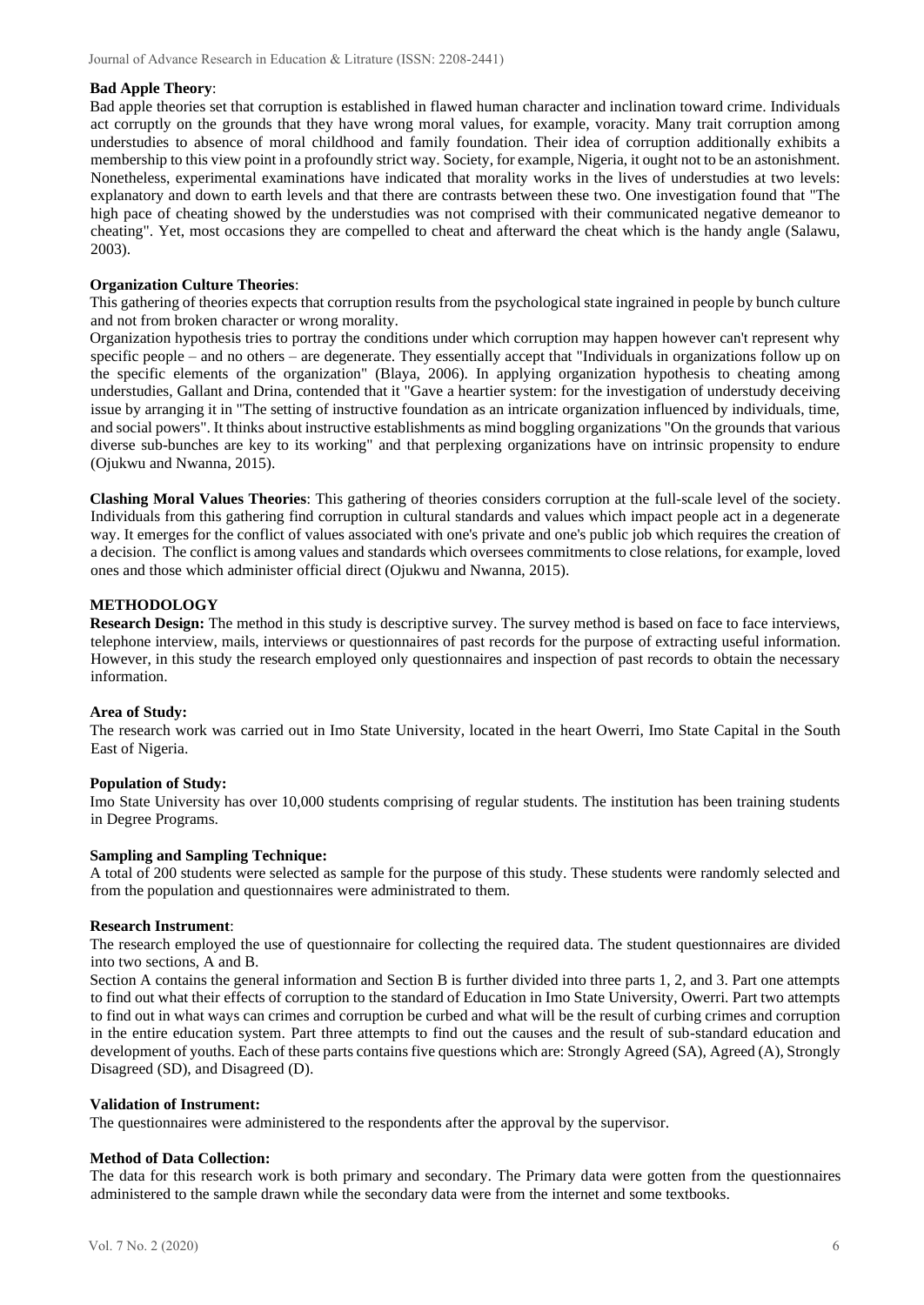#### **Data Analysis Techniques:**

The analysis of the data collected for the research was the use of Tables and illustration.

#### **Method of Data Analysis:**

The research adopted Ch-Square contingency test. This was for the purpose of clarity of mind and of analysis, as well as simplicity of the result.

#### **DATA ANALYSIS AND RESULTS Chi-Square Contingency Test**

The research adopted Chi-Square contingency test. This was for the purpose of clarity of mind and of analysis, as well as simplicity of the result. The equation is given.

$$
X^2 = \frac{\Sigma (O - E)}{E}
$$

Where  $O = Observed Frequency$  $E =$  Expected Frequency The expected frequency (E) is given as

$$
E = \frac{\text{Row Total x Column Total}}{\text{Grand Total}}
$$

Reasons for using Chi-Square method was to:

To determine the discrepancy between observed frequency (O) and expected frequency (E).

To evaluate the nature of hypothesis testing, either accepting or rejecting the null  $(H_0)$  or the alternative  $(H_1)$  hypothesis. To justify the level of hypothesis testing either stated in terms of the research topic such as "Effect of crimes and corruption on the standard of education in Nigeria".

**Note:** The degree of freedom (df) in a distribution is the number of observations or values that are independent of each other, i.e. that cannot be deducted from each other. The degree of freedom is given by.

 $Df = (R-I) (C-I)$ 

Where  $R =$  Number of Rows of Observed Frequency in the table.  $C =$  Number of Columns of Observed Frequency in the table.

#### **Presentation and Interpretation of Results**

The analysis and interpretation were done in order to deflect the objective for which the research was carried out. A total of 200 copies of questionnaires were distributed and returned after completion respondents. The results are presented in table 1-2 below.

## **Test of Hypothesis**

Table 1a

Information for Respondents by Sex.

| <b>Sex of Respondent</b> | <b>SA</b> | A  | <b>SD</b> |              | <b>Total</b>    |
|--------------------------|-----------|----|-----------|--------------|-----------------|
| Male                     | 40        | 50 | or<br>ΖU  | $\mathbf{I}$ | $\Delta$<br>⊥∠… |
| Female                   | 30        | IJ | 1Ψ        | 20           | ت               |
| Total                    | 70        | 65 | 30        | 35           | 200             |

To compute the expected frequencies, remember

$$
X^2=\frac{\Sigma\left(o-\textbf{E}\right)2}{\left(\textbf{E}\right)}
$$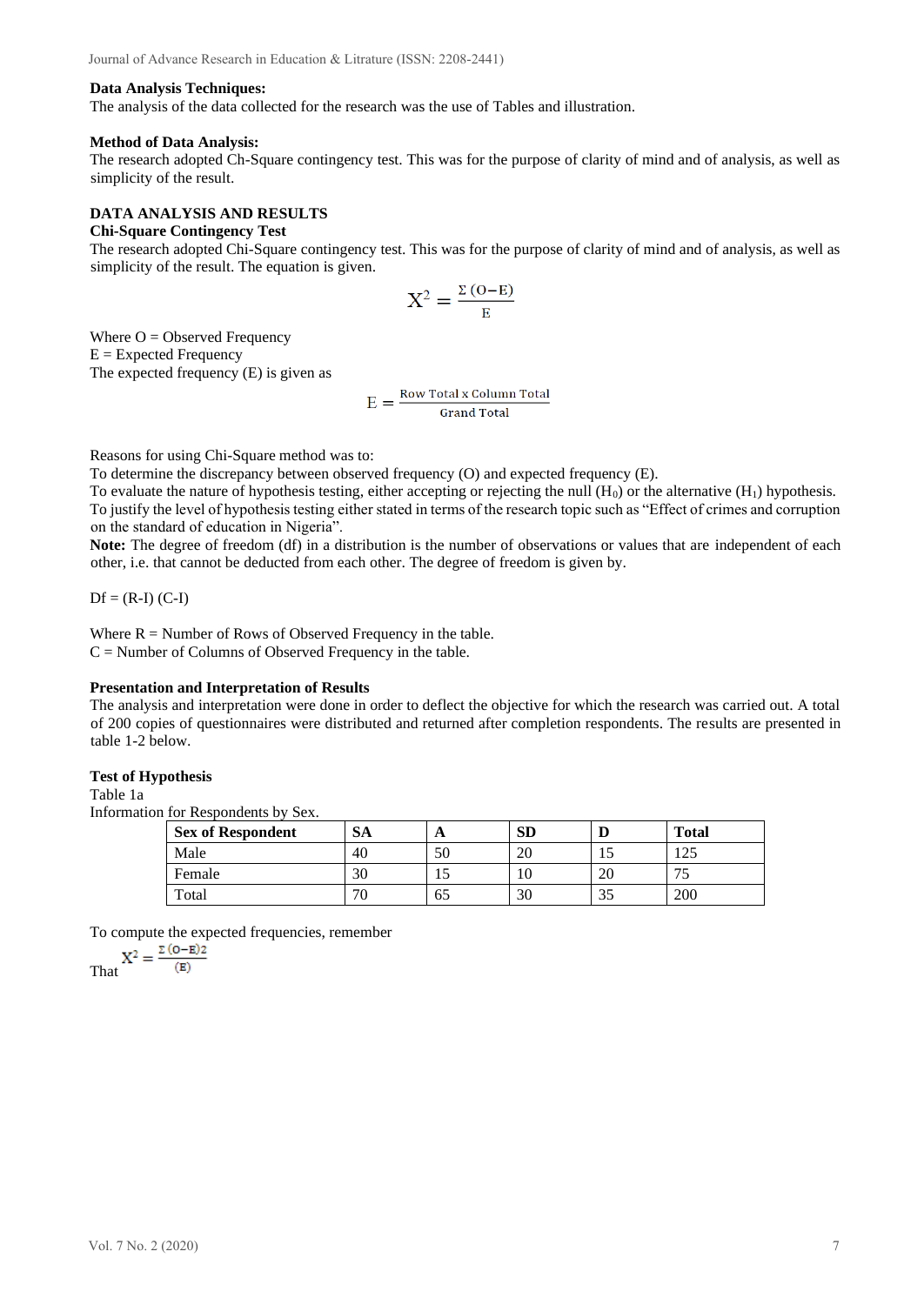Journal of Advance Research in Education & Litrature (ISSN: 2208-2441)

Where  $E = \frac{(Row Total x Column Total)}{Grand Total}$ **Grand Total** Expected for Male (SA) =  $\frac{125x70}{200}$  = 43.75 Expected for Male (A) =  $\frac{125 \times 65}{200}$  = 40.63 Expected for Male (SD) =  $\frac{125x30}{200}$  = 18.75 Expected for Male (D) =  $\frac{125 \times 35}{200}$  = 21.88 Expected for Female (SA) =  $\frac{75x70}{200}$  = 26.25 Expected for Female (A) =  $\frac{75x65}{200}$  = 24.38 Expected for Female (SD) =  $\frac{75 \times 30}{200}$  = 11.25 Expected for Female (D) =  $\frac{75 \times 35}{200}$  = 13.13

|  |  | Table 1b: The Chi-Squared $(X^2)$ table for the observed and expected frequencies is given in table 1b below. |  |
|--|--|---------------------------------------------------------------------------------------------------------------|--|
|--|--|---------------------------------------------------------------------------------------------------------------|--|

| Observed (O) | <b>Expected</b> (E) | $O-E$   | $(O-E)^2$ | $(O-E)^2$     |
|--------------|---------------------|---------|-----------|---------------|
|              |                     |         |           | E             |
| 40           | 43.75               | $-3.75$ | 14.06     | 0.32          |
| 50           | 40.63               | 9.37    | 87.79     | 2.16          |
| 20           | 18.75               | 1.25    | 1.56      | 0.08          |
| 15           | 21.88               | $-6.88$ | 47.33     | 2.16          |
| 30           | 26.25               | 3.75    | 14.06     | 0.54          |
| 15           | 24.38               | $-9.38$ | 87.98     | 3.61          |
| 10           | 11.25               | $-1.25$ | 1.56      | 0.14          |
| 20           | 13.13               | 6.87    | 47.19     | 3.59<br>12.60 |

 $\mathbf{X}^2 = \frac{\Sigma \left( \mathbf{O} - \mathbf{E} \right) 2}{\left( \mathbf{E} \right)}$ 

The degree of freedom (df) is given as  $Df = (R) (C-I)$  $=$  (4-1) (2-1)  $= 3x1$ : df=3

From our  $X^2$  – table, the table  $X^2$  at df of 3 10.05 level of significance is 7.815. Based on the fact that the calculated values are greater, we therefore reject the null hypothesis and accept the alternative hypothesis. We conclude that the declining standard of education in Owerri is as a result of crimes and corruption on the standard of education.

|  |  |  |  |  |  |  | Table 1c: The Chi-square Analysis of Effect of Crime and Corruption on the Standard of Education |
|--|--|--|--|--|--|--|--------------------------------------------------------------------------------------------------|
|--|--|--|--|--|--|--|--------------------------------------------------------------------------------------------------|

| <b>Sex</b><br>of <sup>1</sup> | <b>SA</b> | A     | <b>SD</b> | D  | Total | $\mathbf{X}^2$ | ${\bf X}^2$       | Df | <b>Decision</b> |
|-------------------------------|-----------|-------|-----------|----|-------|----------------|-------------------|----|-----------------|
| respondent                    |           |       |           |    |       | Critical       | <b>Calculated</b> |    |                 |
| Male                          | 40        | 50    | 20        |    | 125   |                |                   |    | Significance    |
| Female                        | 30        | I . J | ι0        | 20 |       | 7.815          | 2.60              |    |                 |
| Total                         | 70        | 65    | 30        | 25 | 200   |                |                   |    |                 |

#### **Table 2a: Information of Respondents by Age**

| Age       | <b>SA</b> | $\mathbf{L}$ | <b>SD</b> | v  | <b>Total</b> |
|-----------|-----------|--------------|-----------|----|--------------|
| 16-24     | 40        | 50           | 25        | 20 | 135          |
| $25 - 35$ | 30        | 10           | IJ        | 10 | 65           |
| Total     | 70        | 60           | 40        | 30 | 200          |

 $Df = (R-I) (C-I)$  $= (4-1) (2-1)$  $= 3x1$ 

$$
= 3
$$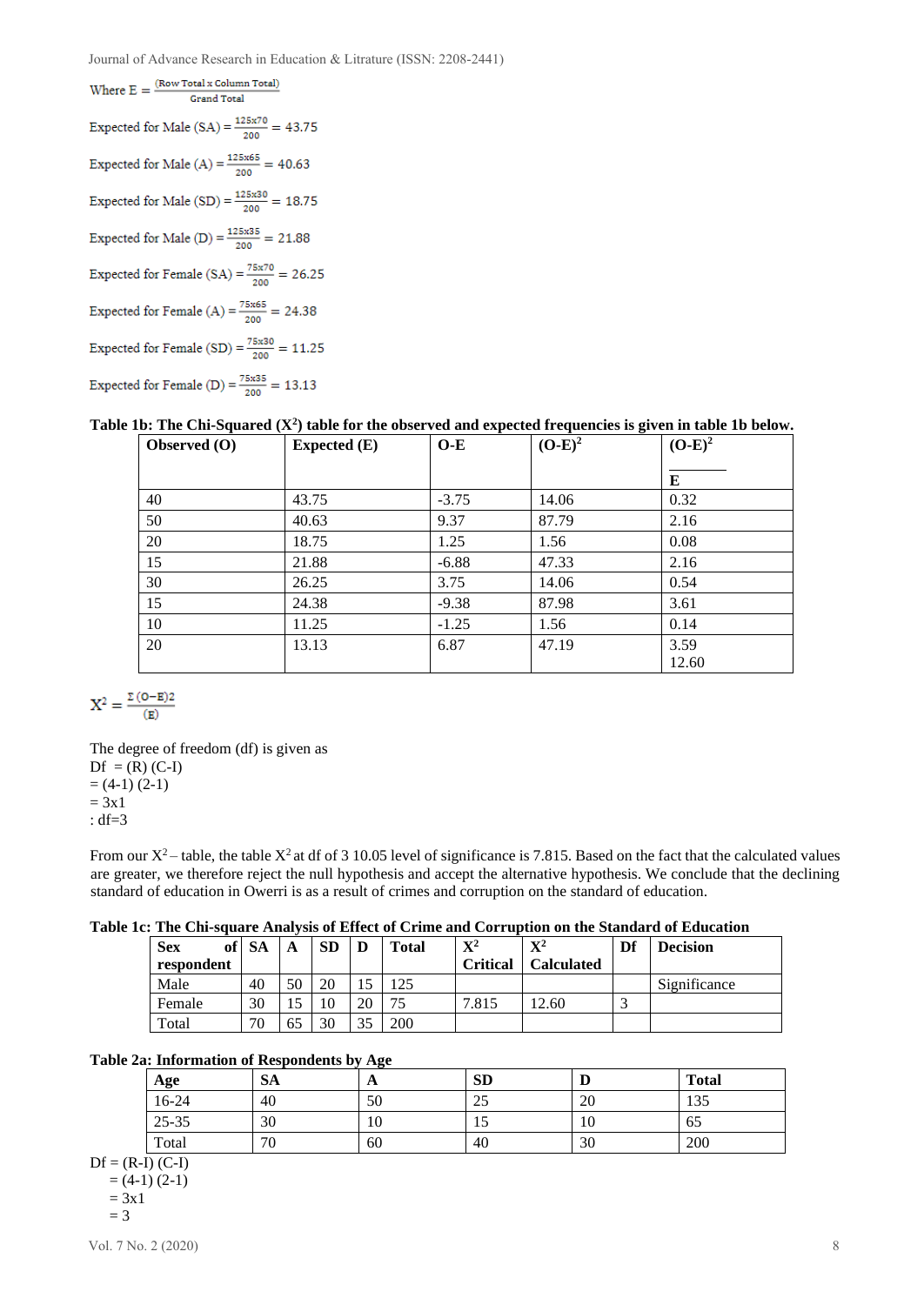Journal of Advance Research in Education & Litrature (ISSN: 2208-2441)

Expected for Age 16-24 (SA) =  $\frac{135 \times 70}{200}$  = 47.25 Expected for Age 16-24 (SD) =  $\frac{135x40}{200}$  = 27.00 Expected for Age 16-24 (D) =  $\frac{135 \times 30}{200}$  = 20.25 Expected for Age 25-35 (SA) =  $\frac{65x70}{200}$  = 22.75 Expected for Age 25-35 (A) =  $\frac{65x60}{200}$  = 19.50 Expected for Age 25-35 (SD) =  $\frac{65x40}{200}$  = 13.00 Expected for Age 25-35 (D) =  $\frac{65x30}{200}$  = 9.00

## **Table 2b: The Chi-Square (X<sup>2</sup> ) table for the observed and expected frequencies is given in the table below.**

| Observed $(0)$ | Expected $(E)$ | $O-E$   | $(O-E)^2$ | $O-E)^2$ |
|----------------|----------------|---------|-----------|----------|
|                |                |         |           | Е        |
| 40             | 47.25          | $-7.25$ | 52.56     | 1.11     |
| 50             | 40.50          | 9.50    | 90.25     | 2.23     |
| 25             | 27.00          | $-2.00$ | 4.00      | 0.15     |
| 20             | 20.25          | $-0.25$ | 0.06      | 0.003    |
| 30             | 22.75          | 7.25    | 52.56     | 2.31     |
| 10             | 19.50          | $-9.50$ | 90.25     | 4.63     |
| 15             | 13.00          | 2.00    | 4.00      | 0.31     |
| 10             | 9.00           | 1.00    | 1.00      | 0.11     |

 $X^2 = \frac{\Sigma (O-E)2}{(E)}$ 

 $= 10.853$ 

#### **Table 2c: The Chi-square Analysis, the result can be represented in the below.**

| Age       | <b>SA</b> | A  | <b>SD</b> | ע  | <b>Total</b> | $\mathbf{V}^2$  | ${\bf X}^2$       | Df | <b>Decision</b> |
|-----------|-----------|----|-----------|----|--------------|-----------------|-------------------|----|-----------------|
|           |           |    |           |    |              | <b>Critical</b> | <b>Calculated</b> |    |                 |
| 16-24     | 40        | 50 | 25        | 20 | 135          | 7.815           | 10.853            |    | Significance    |
| $25 - 35$ | 30        | 10 | IJ        | 10 | 65           | 7.815           | 12.60             |    |                 |
| Total     | 70        | 60 | 40        | 30 | 200          |                 |                   |    |                 |

Based on the fact the calculated value is greater, we therefore reject the null hypothesis and conclude that the low standard of education is as a result of crimes and corruption in the sector.

#### **Data Analysis**

The tables above are used to analyze the information provided by the respondents in part one of section is of the questionnaire. 125 were male 75 were female. For age of respondents, 135 fall between the ages of 25-35.

Table 1c and 2c showed that the calculated value is greater than the critical value and decision was to reject the null hypothesis and accept the alternative hypothesis. The table below shows the information provided by the respondents in each of the items in the questionnaire.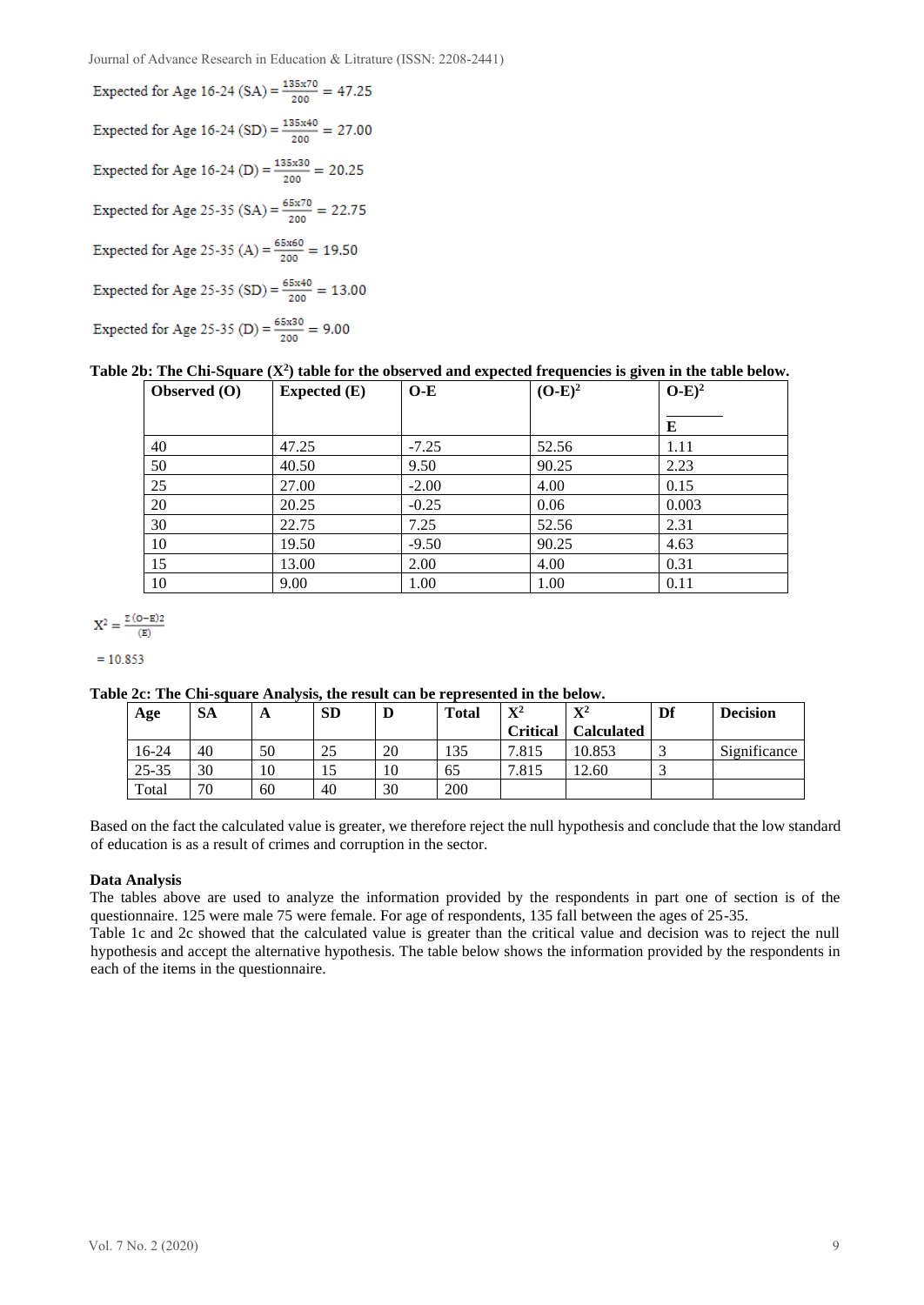|  |  |  |  |  | Table 3: Different respond from respondents |
|--|--|--|--|--|---------------------------------------------|
|--|--|--|--|--|---------------------------------------------|

| <b>Statement</b>                                                                                                                                                      | <b>SA</b>      | $\mathbf{A}$ | <b>SD</b>      | D  | <b>Total</b> |
|-----------------------------------------------------------------------------------------------------------------------------------------------------------------------|----------------|--------------|----------------|----|--------------|
| Do you agree that student's performance as below average is a result of<br>crimes and corruption?                                                                     | 120            | 60           | 5              | 15 | 200          |
| Do you agree that sub-standard education is due to unqualified<br>personnel's/staff in the sector?                                                                    | 80             | 60           | 20             | 40 | 200          |
| Do you agree that crimes and corruption in higher institutions aid truancy,<br>cheating and deviant behaviours?                                                       | 135            | 55           | $\overline{4}$ | 6  | 200          |
| Do you agree that students prefer to bribe their ways through (sorting), rather<br>than burning mid-night candles to merit their degree?                              | 100            | 60           | 20             | 20 | 200          |
| Do you agree that with the level of bribery (sorting), children from poor<br>home will not be able to go to school in future?                                         | 150            | 140          | $\theta$       | 10 | 200          |
| Do you agree that the government is the major cause of sub-standard<br>education in Nigeria?                                                                          | 150            | 40           | $\mathbf{1}$   | 9  | 200          |
| Do you agree that Nigeria economy will develop with the present standard<br>of education?                                                                             | $\overline{0}$ | $\mathbf{0}$ | 150            | 50 | 200          |
| Do you agree with scholar's opinion that Nigeria certificate are respected<br>internationally with kind of education we have?                                         | 5              | 5            | 120            | 70 | 200          |
| Do you agree that Nigeria graduates will compete favourably internationally<br>if given proper and good quality education?                                            | 100            | 80           | 5              | 15 | 200          |
| Do you agree that in the nearest future, private institutions will take over the<br>education system in Nigeria due to sub-standard education in the country?         | 110            | 60           | 10             | 20 | 200          |
| Do you agree that crimes and corrupt individuals are sentenced to jail?                                                                                               | 100            | 50           | 20             | 30 | 200          |
| Do you agree that crimes and corruption can be curbed if computer/data base<br>control system is introduced?                                                          | 10             | 20           | 120            | 50 | 200          |
| Do you agree that if staff salaries are increase and bursary is paid to students<br>will stop crimes and corruption on campuses?                                      | 80             | 60           | 20             | 40 | 200          |
| Do you agree that making laws and leading by example by the authorities<br>themselves is the only way to stop crimes and corruption?                                  | 150            | 35           | 5              | 10 | 200          |
| Do you agree that sacking all the existing staff in the education sector and<br>recruiting new hands into the system is the only way to stop crime and<br>corruption? | $\overline{a}$ | 10           | 150            | 40 | 200          |

## **DISCUSSION OF FINDINGS**

The finding revealed that some of the assumptions earlier discussed by different authors in the review of literature are true and if not properly handle the entire education system will surely collapse in the nearest future. The majority of the respondents believe that the government is the major cause of sub-standard education in Nigeria. It was also believed by the majority of the respondents that it corrupt individuals are sentenced to jail, the rate of crimes and corruption will reduce majority of the respondents also agreed that Nigeria economy cannot develop with the present standard of education and also if staff salaries are increased and bursary is given to student, the crime rate and corruption in higher institution will surely reduce.

#### **Recommendation**

After a critical and cautious investigation of the effects of crimes and corruption upsetting the education arrangement of Nigeria, the accompanying recommendation were made to help the public authority in the offer to destroy crime and corruption.

- i. Adequate asset should be given by the public authority to effective implementation of certain strategies that will be good for the understudy and Nigeria.
- ii. The government through the services of education should focus on the educational necessities of the understudy.
- iv. Teachers and other staff pay rates should be paid immediately and be explored.
- v. Admission into higher institutions of learning should be founded on legitimacy.
- v. Corrupt people be it educators, understudy or other staffs trapped in the demonstration should be attempted and imprisoned to fill in as an impediment to others.

#### **Suggestion in for Further Research**

- i. It is trusted that the consequence of this exploration work will encourage further work around there of human undertaking and consequently lead to the improvement of another and lively arrangement of education in Nigeria.
- ii. If another compensation scale for teachers is checked on and executed, it will lessen their attention on gathering money from understudy.